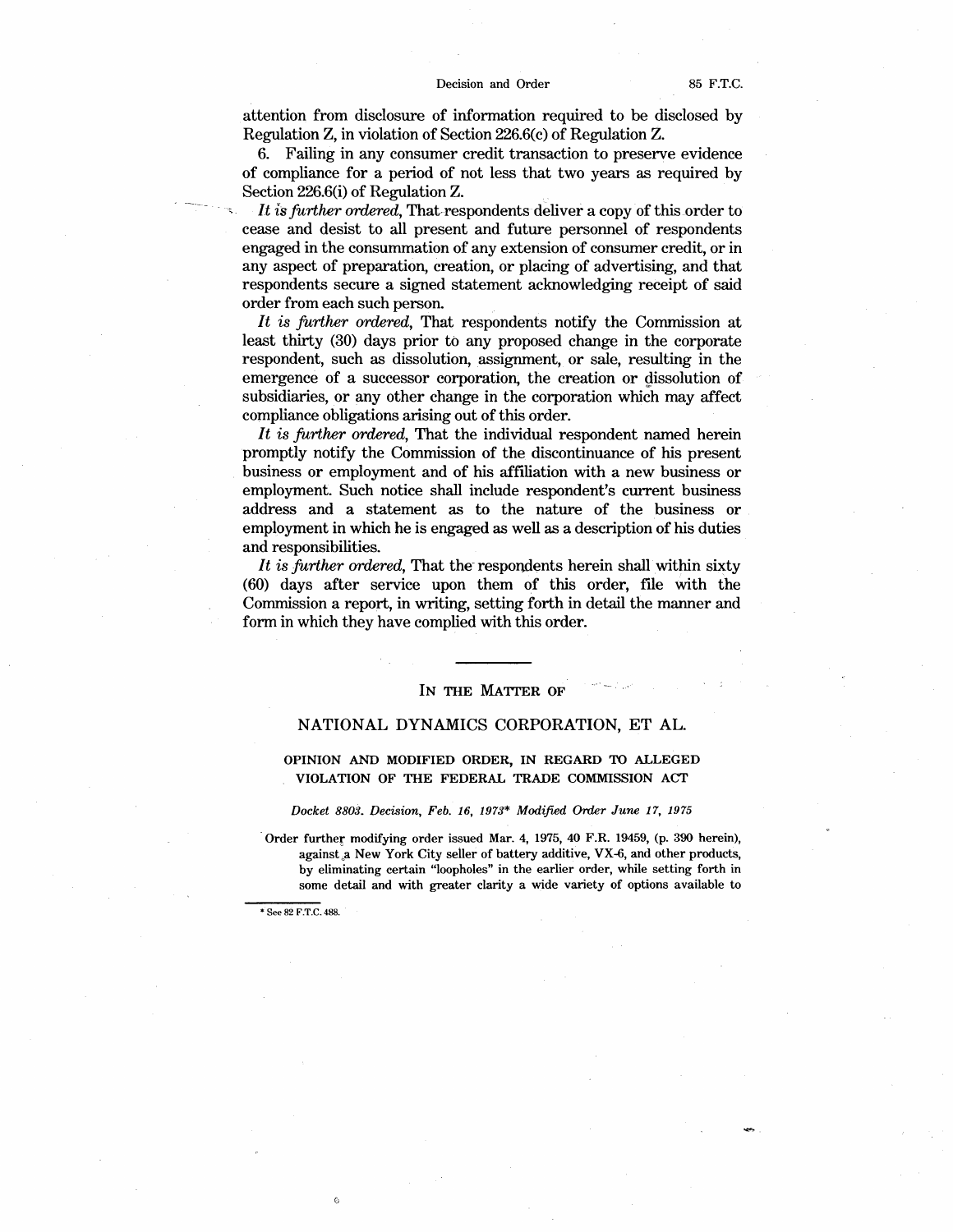respondents for making truthful claims concerning the earnings of their distributors.

## *Appearances*

For the Commission: *Jeffrey Tureck* and *Michael C. McCarey.* For the respondents: *Solomon H. Friend*, N.Y., N.Y.

## **OPINION** OF THE COMMISSION

BY DIXON, *Commissioner:* 

Complaint counsel have filed a "Petition for Reconsideration" of the Commission's order in this matter issued on Mar. 4, 1975. Respondents have replied in opposition. In order to obtain more time within which to consider the petition for reconsideration, the Commission, by order dated May 27, 1975, stayed the effective date of its Mar. 4 order, and thereby, the time within which respondents might appeal it. The order of Mar. 4 modified an earlier cease and desist order of the Commission, pursuant to remand from the United States Court of Appeals for the Second Circuit, which had instructed that the original order be changed.

Having reviewed the arguments made by complaint counsel in their petition for reconsideration, and respondents' arguments in opposition, and after conducting our own review of the order previously entered, we have determined that it must be modified in order to accomplish the purposes intended by the Commission-when it issued its opinion and order of Mar. 4. The order as revised is designed to eliminate certain "loopholes" in the earlier order to which complaint counsel have properly objected, while setting forth in some detail and with greater clarity a wide variety of options available to respondents for making truthful claims concerning the earnings of their distributors, consistent with the mandate of the Court of Appeals.

The Commission's original order in this matter, of which the Court of Appeals disapproved, limited respondents essentially to representations of average earnings. The Court of Appeals remanded with the instructions that respondents should not be limited to average earnings. The Court suggested that the Commission consider permitting ranges of earnings to be represented, and implied, by its reference -to an earlier assurance of voluntary compliance, that truthful testimonials should also be allowed, though cautioning that respondents must not be allowed to make deceptive use of the unusual earnings of a few.

In fashioning our modified order, we have proceeded on the theory that respondents should be allowed to make a wide variety of simple, truthful, nondeceptive statements concerning the earnings of their distributors. At the same time, they must be prevented from bandying

 $\epsilon$ 

1053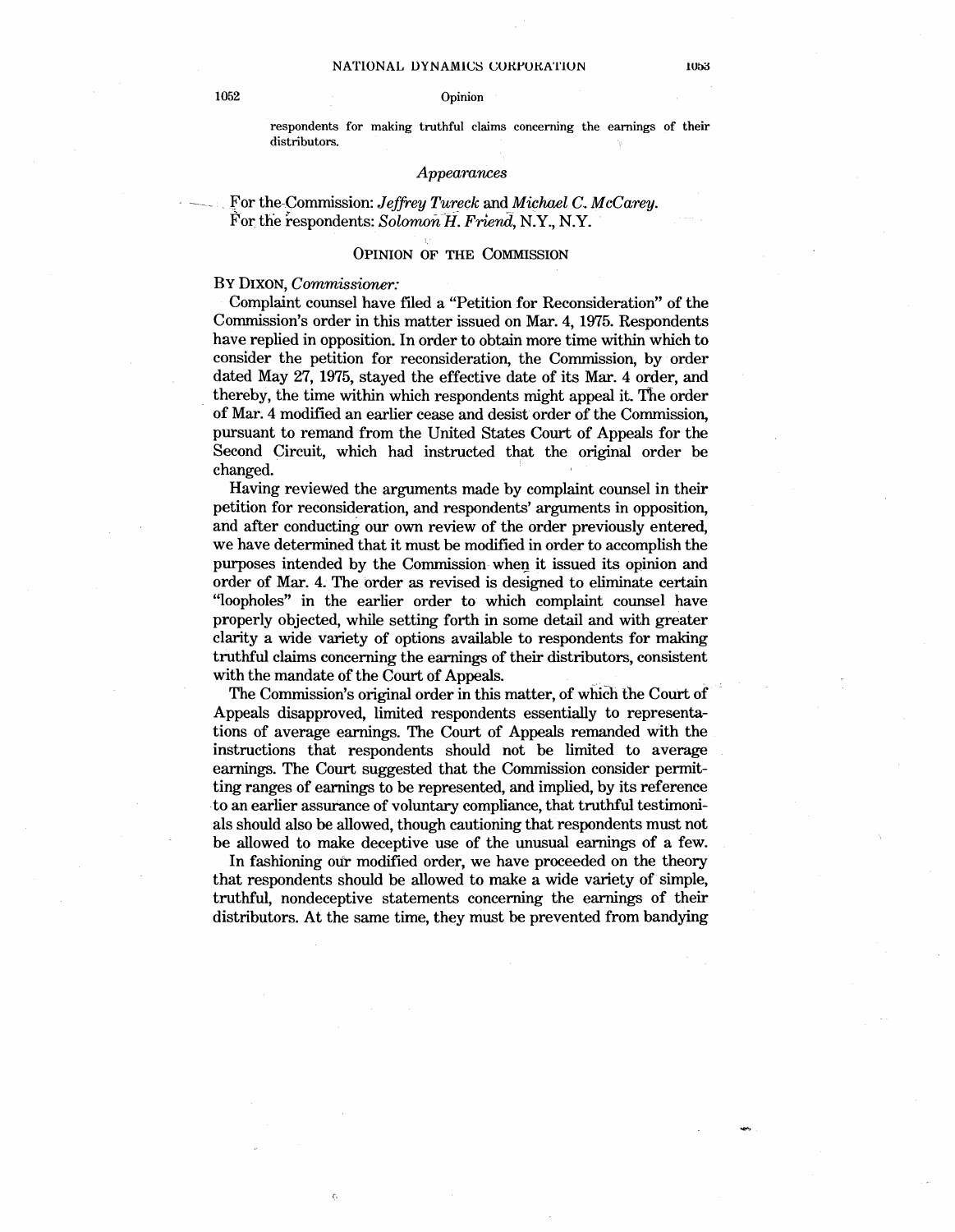### 1054 FEDERAL TRADE COMMISSION DECISIONS

# Opinion 85 F.T.C.

about high earnings achieved by a minority of purchasers with no indication of the unrepresentativeness of such earnings. If respondents lack evidence that the high reported earnings of a few distributors are in fact representative of the earnings of large numbers of other distributors, then it is clearly deceptive for them to portray the minority results reported to them without a clear indication of their unrepresentativeness. The appended order embodies a general prohibition on representations of past earnings, followed by a detailed enumeration of various broad sorts of earnings claims, in addition to average earnings claims which respondents may make:

(1) *Average or median earnings.* The order makes clear that any true statement of average or median earnings achieved by distributors during any particular stated past time period is permissible. For example;

1. Last year our distributors earned an average of  $$~$ 

2. In 1971 our distributors earned an average of \$3. For all of 1973 our distributors earned an average

3. For all of 1973 our distributors earned an average of  $\frac{1}{2}$  per month.<br>4. In May, 1973, our distributors earned an average of  $\frac{1}{2}$ 

In May, 1973, our distributors earned an average of  $$~\perp$ 

The requirement that respondents provide some indication of the time period upon which a statement of earnings is based is implicit in the requirement that they not misrepresent past earnings, a prohibition sanctioned by the Court of Appeals. Failure to disclose that represented achievements are in fact several years old is clearly misleading, since the assumption of readers is likely to be that they are based on recent information.

(2) *Statement of non-average, non-median earnings achieved by a substantial number of* purchasers.Respondents may wish to advertise that some number of their purchasers have earned some stated figure or more when the stated figure exceeds the average. The order would permit all representations of this sort, provided that a substantial number of purchasers have in fact earned the stated figure or more, and provided that a clear and conspicuous disclosure is made of the percentage of the total number of distributors constituted by those who, according to respondents' representations, have achieved or exceeded the stated amount. The percentage disclosure is necessary in order to avoid the misleading implications of statements such as "Hundreds of our distributors have earned \$<sub>\_\_\_</sub>\_\_\_ or more" when the hundreds constitute only a tiny fraction of all purchasers. Examples of the numerous earnings claims permitted by this section would be the following:

llowing:<br>1. Last year at least 585 of our distributors ( \_\_\_\_\_\_ % of all our distributors) earned \$ \_\_or more. or more.<br>2. In 1972, \_\_\_\_\_% of our distributors earned \$ \_\_\_\_\_\_\_ or more.

2. In 1972, \_\_\_\_\_% of our distributors earned \$\_\_\_\_\_\_\_ or more.<br>3. In all of 1973, hundreds of our distributors (\_\_\_\_\_% of all distributors) earned an 3. In all of 1973, hundreds of our dist:<br>average of \$\_\_\_\_\_% or more per month.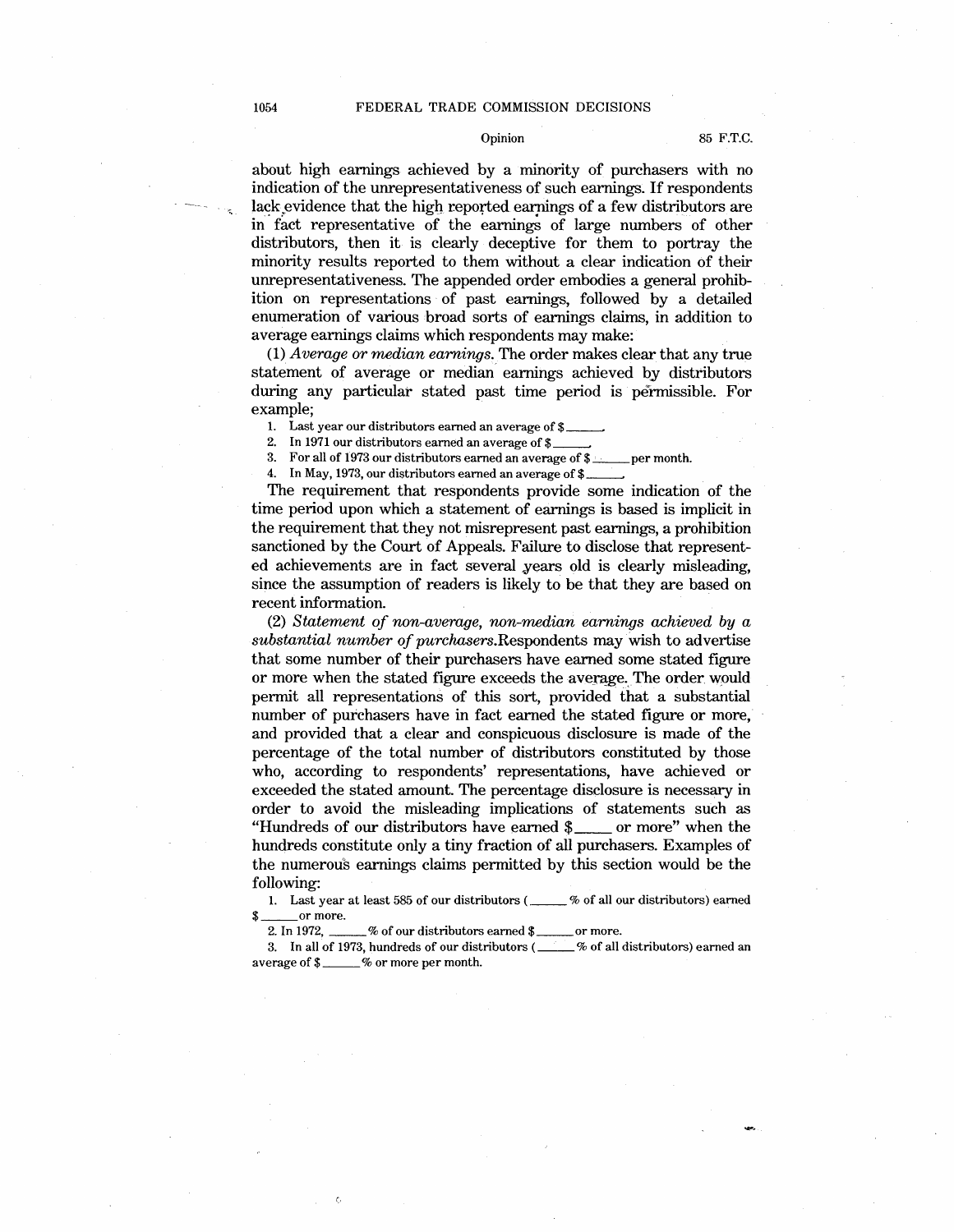# 1052 Opinion

4. In May, 1973, at least 600 of our distributors ( $\_\_\_\_\%$  of the total) earned \$ or more.

(3) *Statements ofearnings ranges.* As complaint counsel have pointed out in their petition for reconsideration, statements of ranges may be deceptive if the earnings ranges are too large. A consumer presented with a statement that thousands of distributors have earned from " $\frac{1}{3}$  to  $\frac{1}{3}$  " is likely to assume that the average lies somewhere  $\mathbb{Z}$ " is likely to assume that the average lies somewhere near the middle of the range, and that substantial numbers of people have achieved results in the top of the range. As complaint counsel point out in their petition for reconsideration, stipulated records in this case show for a particular year that over 99 percent of respondents' distributors earned under \$10,000, while a few earned in excess of \$25,000. Common sense, moreover, would suggest that in most business opportunity situations one would find a few exceptional individuals performing well above average, rather than an even distribution of earnings results from bottom to top. Thus, the use of an unduly large range which encompasses the exceptional earnings of a few will result in deception, with the extent of deception increasing as the range does.

Complaint counsel's solution to this problem is to require that respondents state figures for each quartile of any earnings range they choose to employ. This solution, however, would not be fair in instances where respondents properly employed narrow ranges in an effort to present an accurate portrayal of their purchasers' earnings, nor would it entirely suffice in instances where respondents chose ranges so large that even quartiles thereof might be unduly broad. We think it is clear that in suggesting that the Commission fashion its order to permit the use of earnings ranges, the Court of Appeals anticipated that respondents would make use of reasonably descriptive ranges. In dealing with this problem in. the past the Commission has at times adopted the approach of mandating particular ranges within which. disclosures must be made.<sup>1</sup> In an effort to allow respondents maximum flexibility consistent with the nondeceptive use of earnings ranges, we believe the most appropriate solution in this case is to set an outer limit on the size of permissible ranges.

The order as revised will limit the size of permissible ranges to \$4,000 for representations of yearly earnings and proportional amounts for other time periods. Stipulated evidence in this case, indicated that for a recent year over 99 percent of respondents' distributors earned \$10,000 or less. Thus, if respondents wish to use earnings ranges to give consumers an accurate picture of the earnings achieved by their distributors, it appears they will be able to cover the earnings of over

<sup>&</sup>lt;sup>1</sup> See *Universal Credit Acceptance Corp., et al.*, 82 F.T.C. 570, 670 (1973), reversed as to another issue, sub nom *Heater v. Federal Trade Commission, 503 F 2d 321 (9th Cir. 1974).*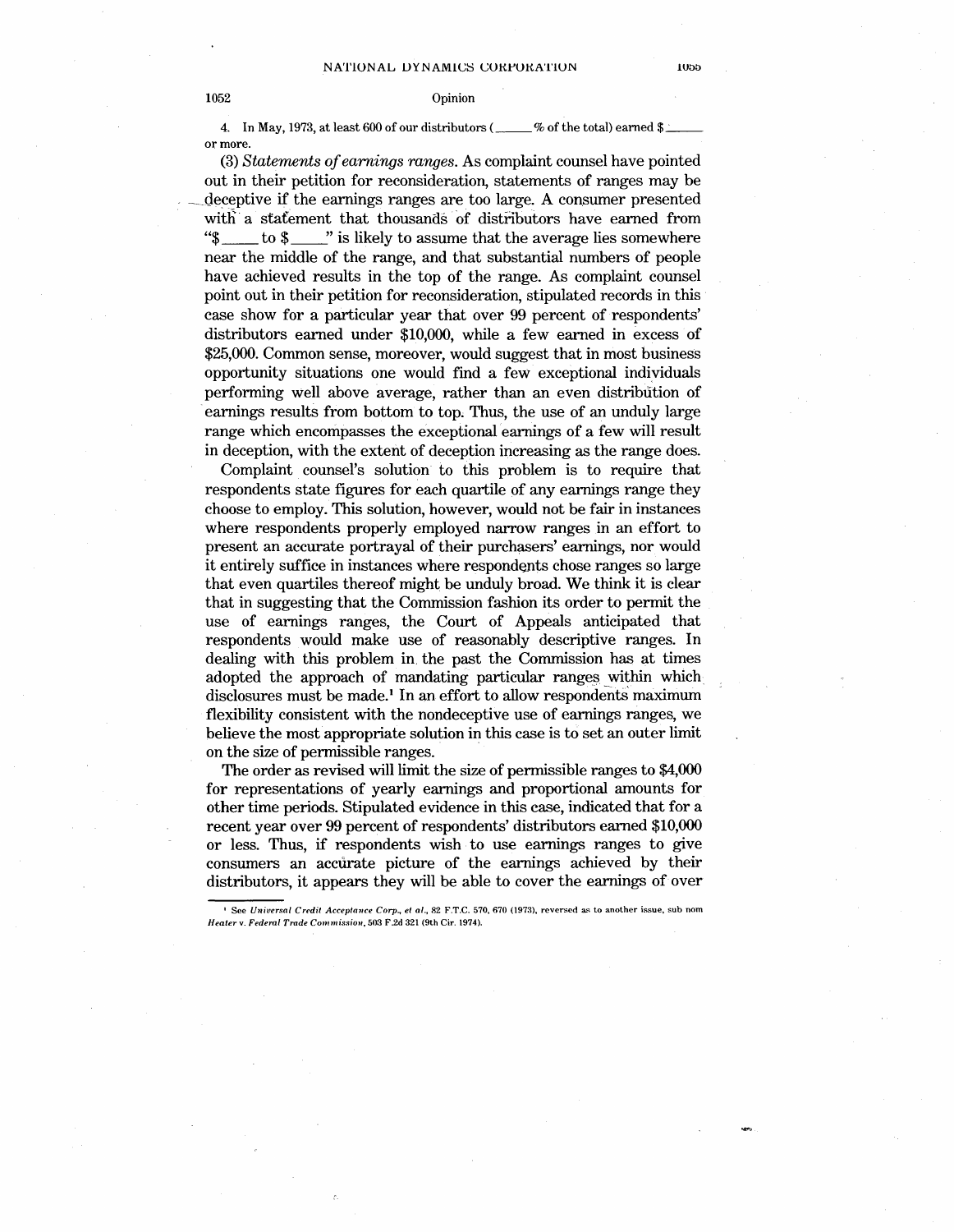## 1056 FEDERAL TRADE COMMISSION DECISIONS

# Opinion 85 F.T.C.

99 percent of their distributors by use of at most three ranges. Even allowing for some measure of inflation and improvement in the performance of respondents' distributors, it would appear that at most four or five \$4,000 ranges will, for the foreseeable future, be adequate to permit a description of the earnings of all but a tiny, unrepresentative handful of purchasers.<sup>2</sup> Larger ranges, in light of these considerations, could too easily be used to deceive. In the event that circumstances should change in the future and respondents can demonstrate that the order as drafted would prevent them from describing the earnings of the vast majority of their distributors by means of a small number of ranges, they may petition the Commission to modify its order.

In addition, the order as revised requires that in stating any range, respondents must indicate the percentage of their distributors who have achieved results within the range. As noted with respect to statements of non-average earnings above, this requirement is necessary to. avoid the misleading implications of such statements as "Hundreds of our distributors have earned from  $\gamma$  to \$ when in fact the hundreds may constitute only a small fraction of the total. In the event, however, that respondents choose to employ ranges beginning with \$0 and proceeding continuously upward, they need only indicate the number *or* percentage of distributors within each range. Under such circumstances a consumer can readily determine the significance of large absolute numbers in the higher ranges.

As in the case of other provisions, the one respecting earnings ranges requires that they must apply to "any stated period of time." Once again, this phrase is intended to require that respondents indicate the year in which stated results were compiled, as well as whether the results are yearly results, monthly averages, the results of one month only, or whatever. We think this is clearly implied in any requirement that respondents not misrepresent earnings. Pursuant to subsection (3) of the order, following are examples of the many sorts of representations which respondents would be able to make:

1. In 1973, (number) of our distributors (\_\_\_\_\_%) of all our distributors) earned from \$6-10,000.

2. In April, 1972, \_\_% of our distributors earned from \$350-700.

3. In the first 9 months of 1973,  $(number)$  of our distributors  $($ ( $\&$  6) of the total) earned from \$400~750 each month.

4. In 1972, our distributors achieved the following earnings:

| $$0-4,000$ | (number or percentage) |
|------------|------------------------|
| $$4-8,000$ |                        |
| \$8-12,000 | ,,                     |

Respondents can, of course, encompass the earnings of all those at the top with a representation in the form or more," permitted by the order, or by use of testimonials, *infra*.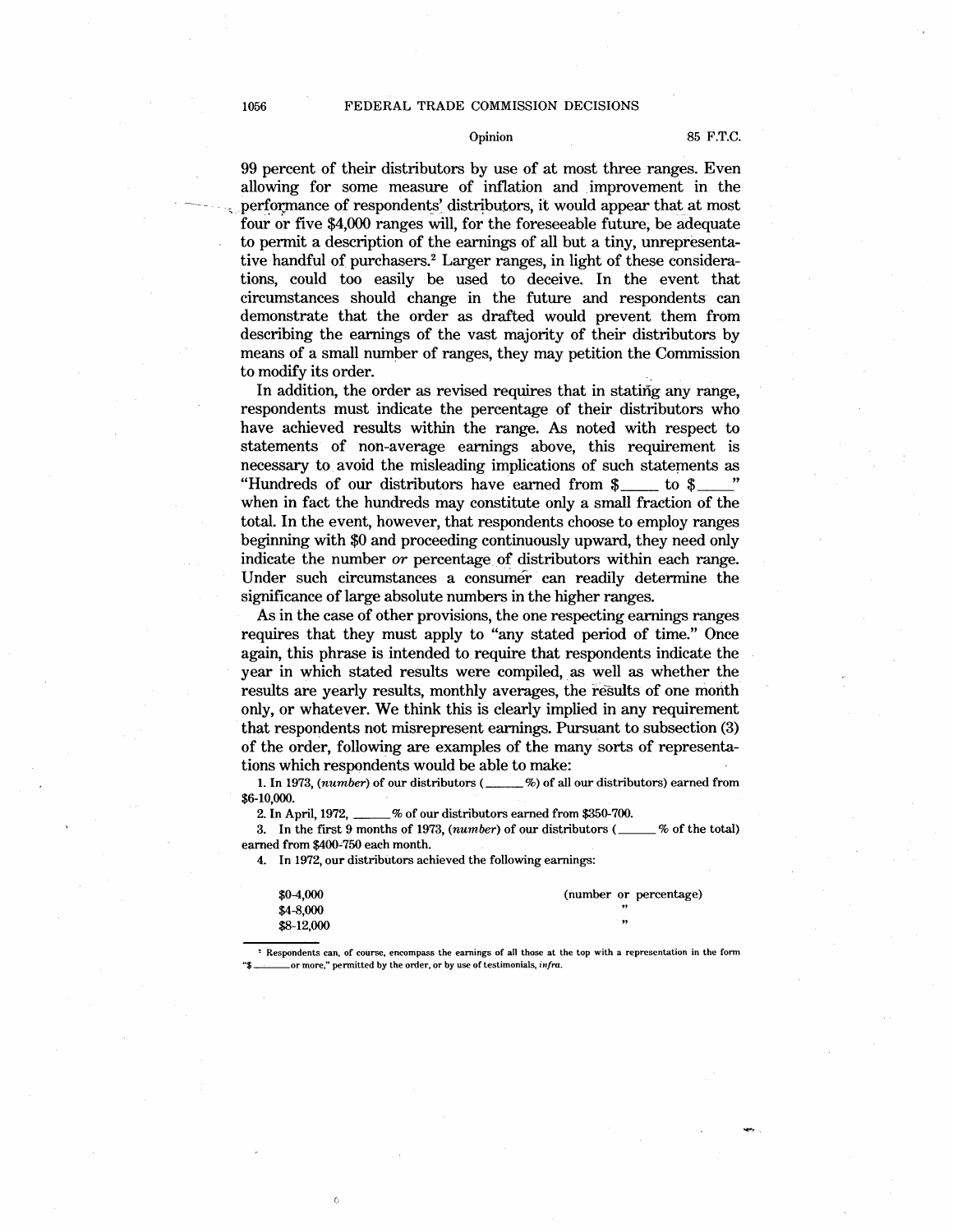\$12,000 and up

(4) *Earnings testirrwnials.* Complaint counsel are correct, we believe, in pointing out that even though a consumer may be apprised that an earnings testimonial represents a "better than average" result, the consumer is still likely to assume that testimonial results represent an achievement that is within the realm of reasonable possibility for herself or himself. Thus, if a truthful testimonial represents a performance that has been achieved by only one or a handful of purchasers out of thousands, it is likely to convey a misleading impression even in the presence of a disclosure that it is a "better than average" result. For this reason, we believe it necessary to alter the treatment given to this problem in our order of March 4. One possible solution would be simply to prohibit the use of testimonials which describe a performance which has not been matched or exceeded by a representative fraction of respondents' purchasers. An alternative would be to require a disclosure which adequately apprises the consumer of the full extent of the disparity between the testimonial performance and the performance of others. Under the circumstances of this case we believe an appropriate resolution is to permit all truthful testimonials, provided the following disclosures are made:

1. A statement of the average amount of time per day, week or month spent by the purchaser to achieve the stated performance;

2. The year or years during which, and the geographical area in which the results were achieved;

3. If the results achieved by the purchaser have been accomplished or exceeded by fewer than 10 percent of its distributors, either of the following disclosures, in conspicuous boldface type:

(a) a statement of the average or median achieved by all distributors; or

(b) the following statement in boldface type: IMPORTANT NO-TICE: THE RESULTS DESCRIBED ABOVE ARE SUBSTAN-TIALLY IN EXCESS OF THE AVERAGE RESULTS ACHIEVED BY ALL OUR DISTRIBUTORS. OUR RECORDS SHOW THAT ONLY \_\_\_\_% OF OUR DISTRIBUTORS HAVE EQUALLED OR EXCEEDED THE PERFORMANCE DESCRIBED ABOVE EXCEEDED THE DURING THE INDICATED TIME PERIOD.

4. If respondents have records to indicate that the results achieved by a purchaser have been matched or exceeded by more than 10 percent of its distributors, either of the following disclosures:

(a) a statement of the average or median achieved by all distributors; or

(b) a statement of the percentage of respondents' distributors who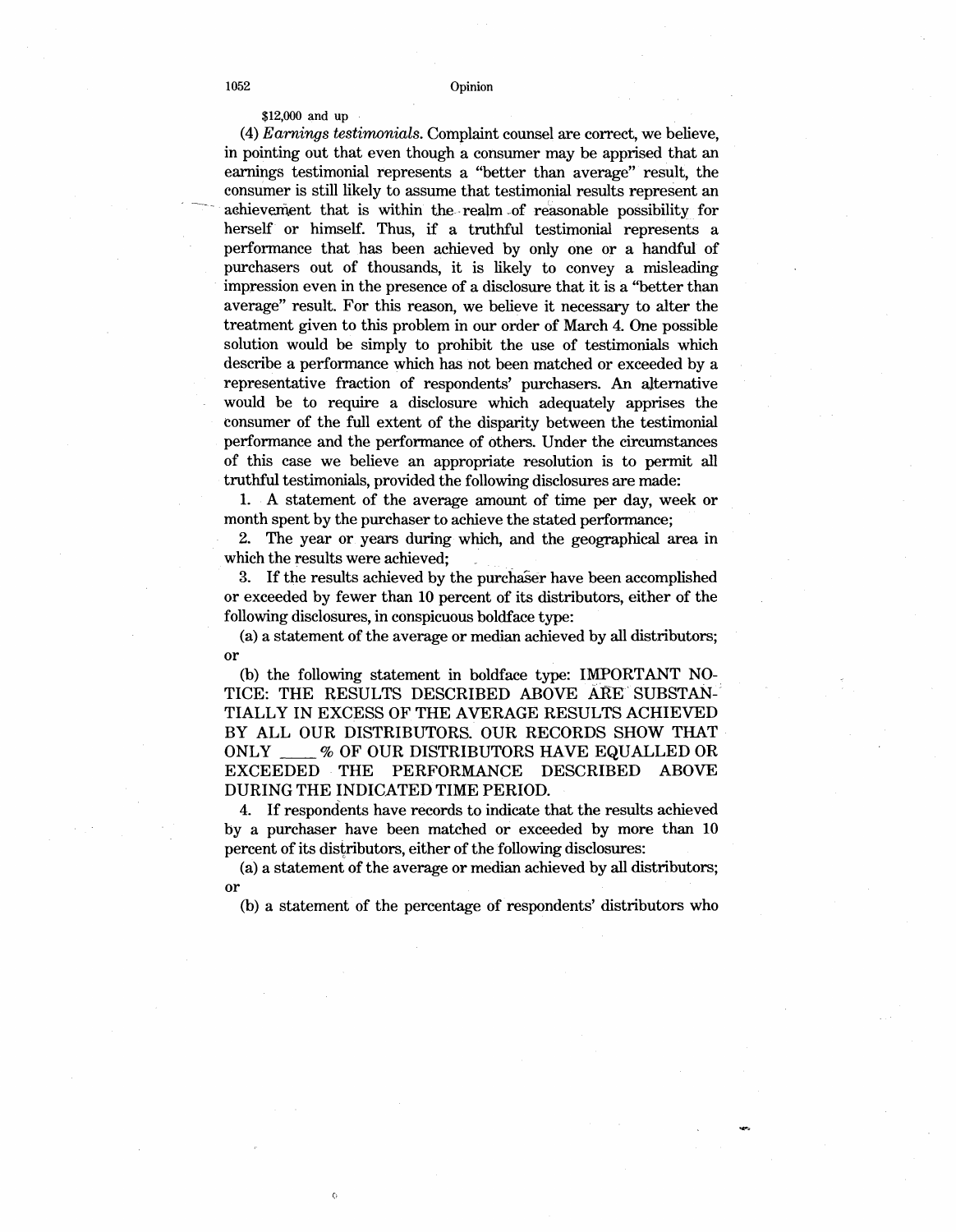# Opinion 85 F.T.C.

have equalled or exceeded the performance indicated during the indicated time period.

If the results achieved by the purchaser are in fact those of only an unrepresentative fraction (we have- chosen 10 percent for the sake of clarity and precision) of total purchasers, then we believe it is imperative that consumers be placed on notice in the strongest terms of . the unrepresentativeness of the stated performance. A disclosure of average earnings should be sufficient to notify viewers of the full extent of the disparity. If respondents do not wish to compile average figures, then they must make a disclosure which warns inthe strongest possible terms of. the unrepresentativeness of the purchaser. The alternative disclosure provided would not require any additional recordkeeping on respondents' part, since it requires orily a disclosure of the fraction of purchasers who, according to whatever records respondents have chosen to keep, have equalled or exceeded testimonial performance.

On the other hand, if, in fact, the testimonial performance has been equalled or exceeded by a significant fraction of all purchasers then a simple indication that it exceeds the average should be sufficient to convey an accurate impression. This can be accomplished by an actual statement of the average, or a statement of the actual fraction of purchasers who, to respondents' knowledge, have equalled or exceeded the represented performance. Examples of the numerous simple, eoncise, nondeceptive testimonials which would be permitted by this order are as follows:

1. In 1973, Mary Roe earned \$ \_\_\_\_\_\_ selling VX-6 battery additive in the New York Metropolitan area, spending an average of \_\_\_\_\_\_ hours per week on the job. The average earnings for all our purchasers during the same period were \$ 2. In 1972, John Doe earned \$

\_selling VX-6 battery additive in the Philadelphia<br>ze of \_\_\_\_\_\_ hours per week on the job. 15% of all Metropolitan area, spending an average of  $\overline{\phantom{a}}$ our distributors did as well as or better than John that year.

Paragraph 2 of the order has been modified to require maintenance of substantiation for claims made pursuant to paragraph 1. We have not republished paragraphs 3 through 6 of the original order because those paragraphs have previously become final.

As modified, we believe the order entered herein will permit respondents to make a virtually limitless variety of simple, truthful, nondeceptive, statements concerning the earnings of their distributors, while at the same time preventing them from passing off the earnings of unrepresentative samples with no disclosure of their unrepresentativeness. If respondents have evidence that impressive fractions of their distributors have earned goodly sums of money, they should be pleased to disclose the facts. On the other hand, if they lack evidence that more than a small fraction of distributors have earned given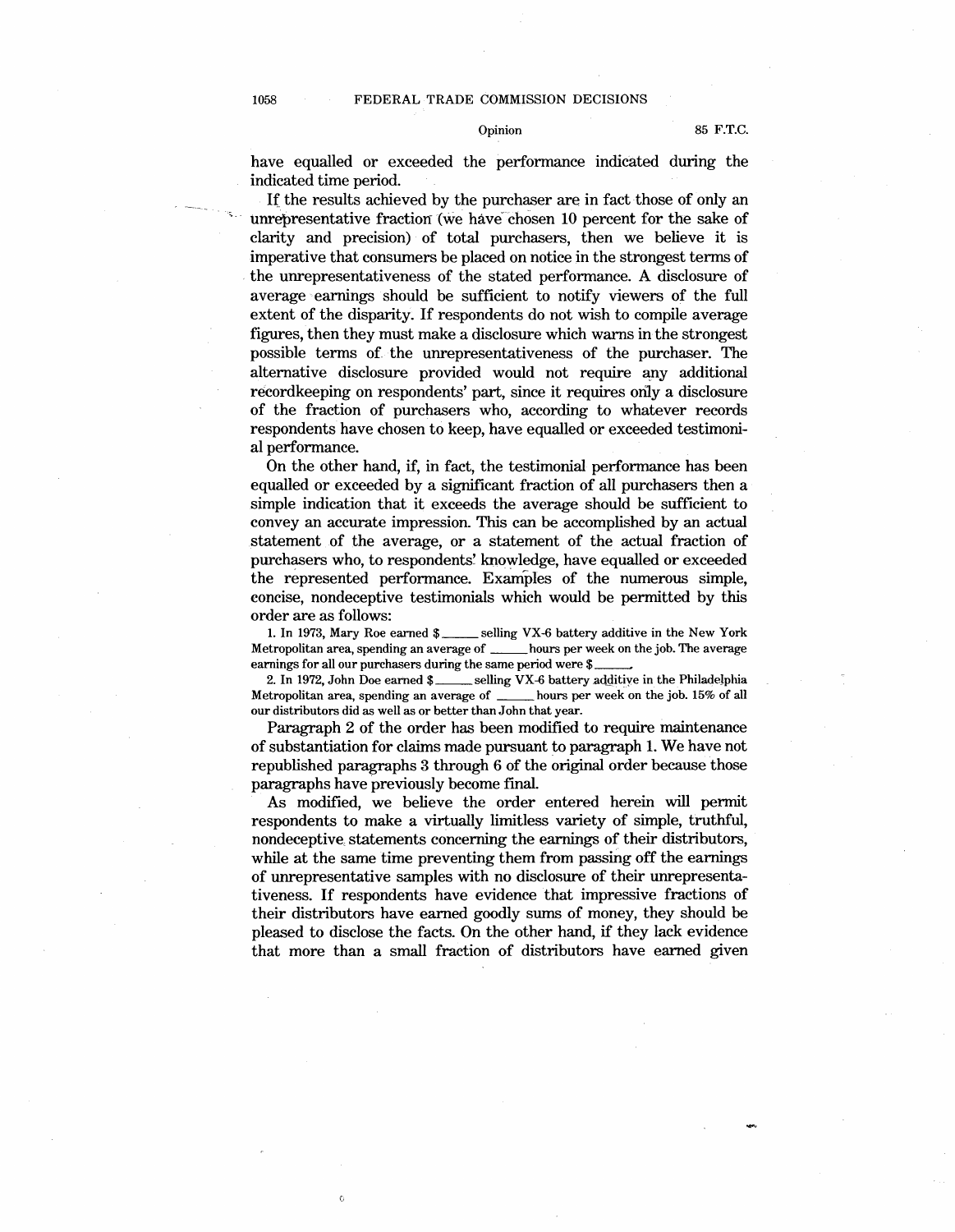1052 Order

amounts, it would be a disservice to consumers to permit the representation of such amounts in advertisements without information to place them in perspective. While absolute clarity and precision in an area of such complexity as that of earnings claims is certainly impossible, we believe the approach adopted herein is in accord with the, mandate of the Court of Appeals on remand and sufficient to eliminate the shortcomings of the Commission's order of Mar. 4, 1975.

Because the Commission has modified its earlier order, respondents will, by law, have the full statutory time period within which to appeal the new order. Their request for a 30-day period within which to appeal following our disposition of the motion to reconsider is, therefore, moot.

# **ORDER GRANTING IN PART PETITION FOR RECONSIDERATION AND MODIFYING ORDER TO CEASE AND DESIST**

Complaint counsel have filed a "Petition for Reconsideration'' of the Commission's order in this matter issued on Mar. 4, 1975. Respondents· have replied in opposition. The Commission has determined upon review of the matter that paragraphs 1 and 2 of its order of Mar. 4, 1975, must be modified, for reasons indicated in the accompanying opinion. Therefore,

*It is ordered,* That respondents National Dynamics Corporation, a corporation, and its officers, and Elliott Meyer, individually and as an officer of said corporation, and respondents' agents, representatives and employees, directly or through any corporate or other device, in connection with the advertising, offering for sale, sale, or distribution of the battery additive VX-6, or of any other products, in commerce, as "commerce" is defined in the Federal Trade Commission Act, do forthwith cease and desist from:

l.(a) Representing, directly or by implication, that persons purchasing respondents' products can or will derive any stated amount of sales, profits, or earnings therefrom; \_ ..

(b) Misrepresenting in any manner the past, present, or future sales, profits or earnings from the resale of respondents' products, or representing, directly or by implication, the past or present sales, profits or earnings of purchasers of respondents' products except that any or all of the following representations shall not be prohibited:

(1) A true statement of the average or median sales, profits, or earnings actually achieved by all purchasers of respondents' products during any stated time period.

(2) A true statement of any particular amount of sales, profits, or earnings actually achieved or exceeded by a substantial number of purchasers of respondents' products during any stated time period, provided that it is accompanied by a clear and conspicuous disclosure (if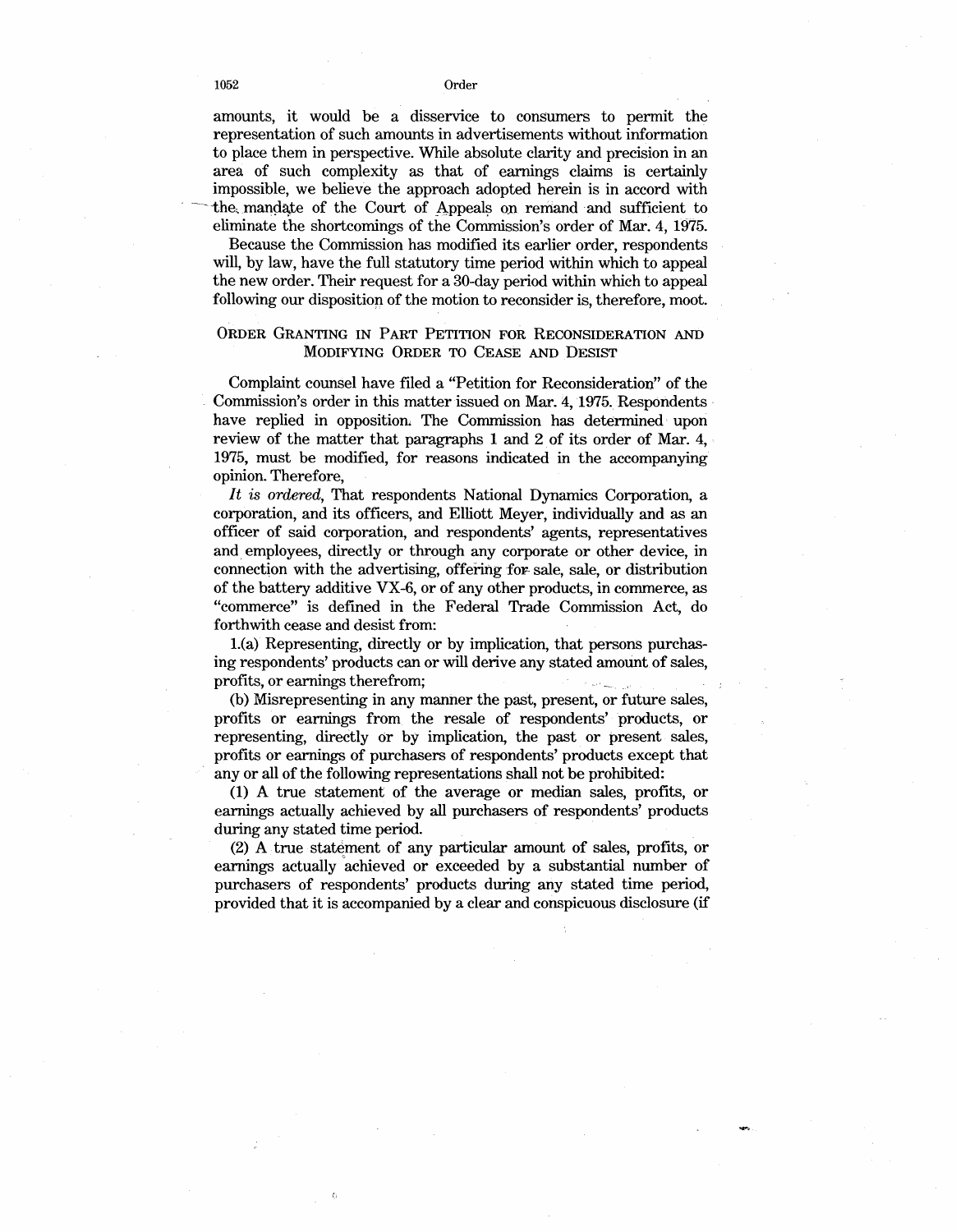printed, in typesize at least equal to that of the statement of sales, profits, or earnings) of the percentage of the total number of purchasers who have achieved such results.

 $(3)$ . An accurate representation of any range or ranges of sales, profits, or earnings actually achieved by purchasers of respondents' products for any stated period of time. Ranges describing yearly results shall not exceed \$4,000 *(e.g.,* \$0-4,000; \$2,000-6,000; \$4,000-8,000). Ranges describing monthly results shall not exceed *\$350(e.g.,* \$0-350; \$350-700) and ranges describing results for any other time period shall not exceed an amount constituting the same percentage of \$4,000 as the time period constitutes of one year. A representation of any range or ranges of sales, profits, or earnings achieved by purchasers of respondents' products must include a clear and conspicuous statement (if printed, in typesize at least equal to that of the statement of the range) of the percentage which purchasers achieving results within the range constitute of the entire number of respondents' purchasers; *Provided, however, That if the ranges employed begin with \$0 and* proceed continuously upward, a statement of the number of purchasers within each range may be included in lieu of the percentage.

(4) Truthful testimonials regarding the sales, profits, or earnings achieved by a purchaser of respondents' products, provided that any such testimonial includes or is accompanied by the following clear and conspicuous disclosures (if printed, iri boldface type at least equal in size to that of any sales, profits, or earnings figure stated in the testimonial):

(i) An accurate statement of the average amount of time per day, week, or month required by the purchaser to achieve the stated results;

(ii) An accurate statement of the year or years during which, and the georgraphical area(s) in which, the stated results were achieved;

(iii) If the results· achieved by the purchaser providing the testimonial have not been achieved by at least 10 percent of all purchasers of respondents' products during the time period covered by the testimonial, a statement of the average or median sales (or profits or earnings, whichever is included in the testimonial) of all purchasers of respondents' products during the time period covered by the testimonial, or the following statement: IMPORTANT NOTICE: THE RESULTS DESCRIBED ABOVE ARE SUBSTANTIALLY IN EXCESS OF:THE AVERAGE RESULTS ACHIEVED BY ALL OUR DISTRIBUTORS. OUR RECORDS SHOW THAT ONLY % OF OUR DISTRIBUTORS HA VE EQUALLED OR EXCEEDED THE PERFORMANCE DESCRIBED ABOVE DURING THE INDICATED TIME PERIOD; and

(iv) If the results achieved by the purchaser providing the

 $\ddot{\rm{o}}$